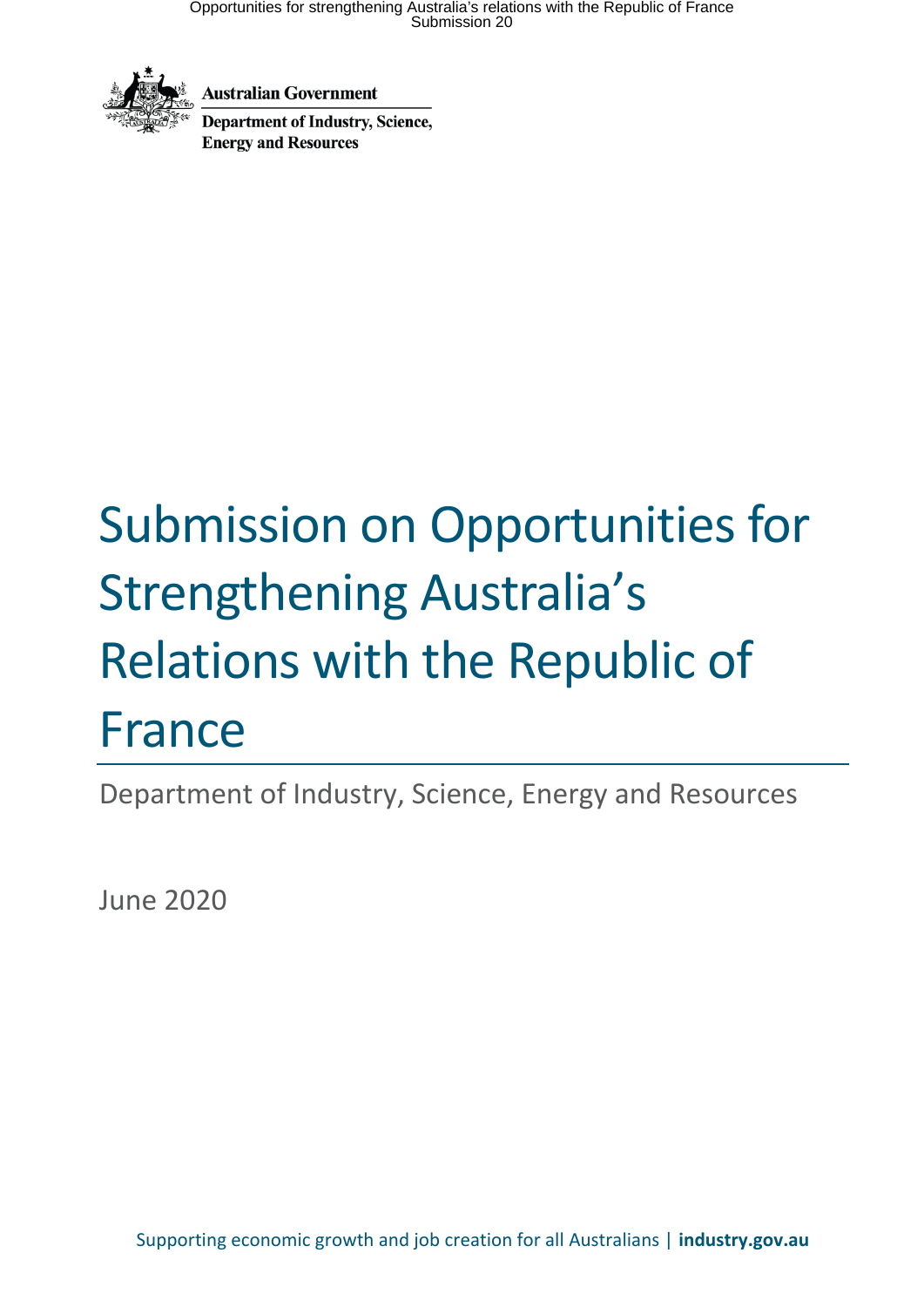# **Contents**

| Australia - European Union Free Trade Agreement (A-EUFTA) and the Ministerial Dialogue  5 |  |
|-------------------------------------------------------------------------------------------|--|
|                                                                                           |  |
|                                                                                           |  |
|                                                                                           |  |
|                                                                                           |  |
|                                                                                           |  |
| Australian Government Support for Innovation, Science and Research Collaboration  8       |  |
|                                                                                           |  |
|                                                                                           |  |
|                                                                                           |  |
|                                                                                           |  |
|                                                                                           |  |
|                                                                                           |  |
|                                                                                           |  |
|                                                                                           |  |
|                                                                                           |  |
|                                                                                           |  |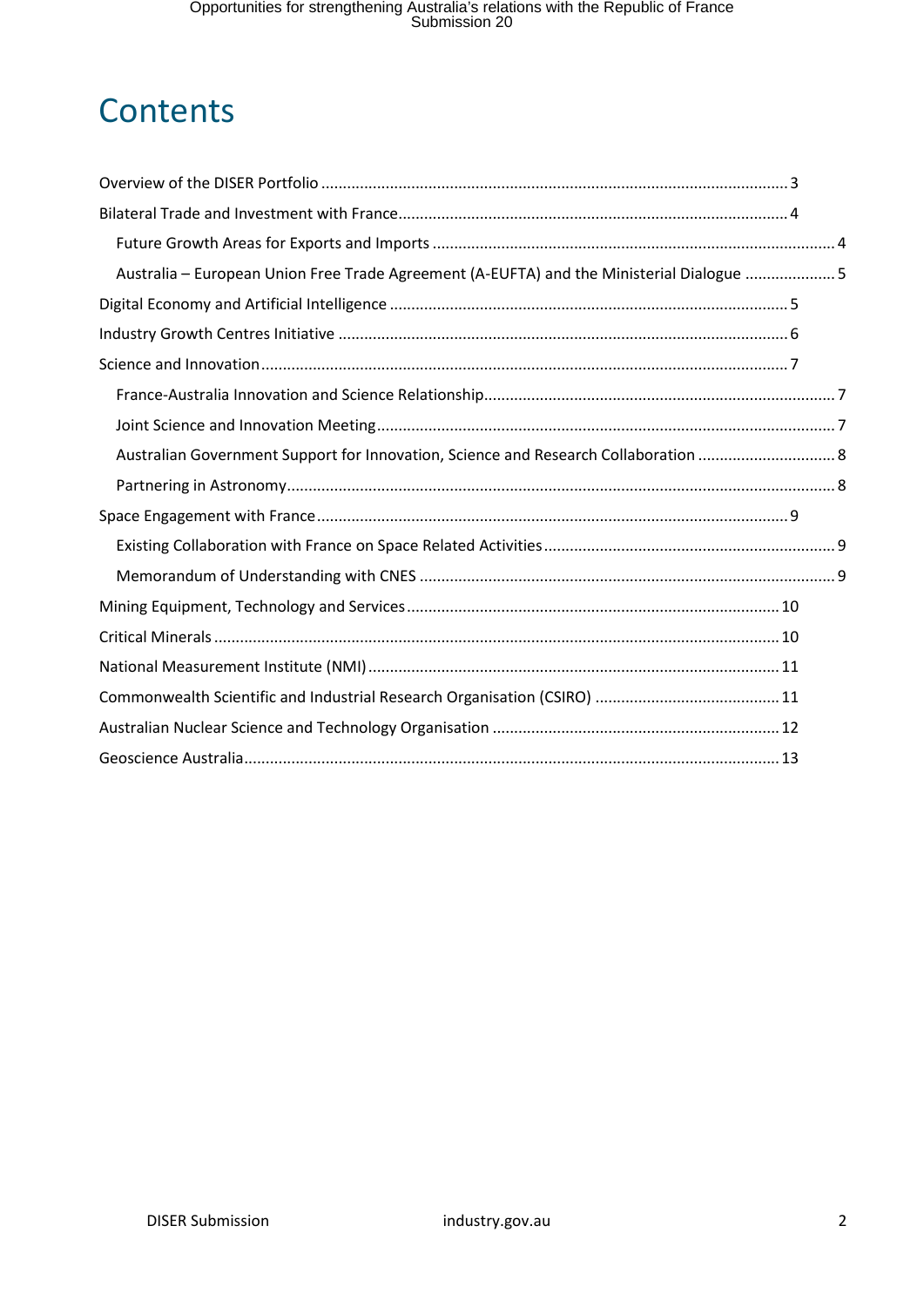# <span id="page-2-0"></span>Overview of the DISER Portfolio Engagement with Republic of France

The role of the Department of Industry, Science, Energy and Resources (DISER) is to support economic growth and job creation for all Australians. By investing in businesses, industry, science and technology, we support economic transformation and productivity growth, advancing the Government's economic agenda to create high-value jobs and globally-competitive industries. We provide the enabling business environment and regulatory frameworks that encourages businesses and industries to invest, adapt and grow.

Our investments build scale in areas of competitive strength, such as our world-leading natural resources and energy sectors. We are also aligning and leveraging our combined resources, energy, emissions and science policies to help address challenges of national and global significance, including economic resilience in the face of the current COVID-19 pandemic, as well as emissions reduction, energy security and affordability.

Building strong relationships with international partners is vital for the department and its portfolio agencies. Deeper scientific engagement with international partners is a strategic objective of this department. Increased engagement through international markets and supply chains are key to supporting market development. International cooperation on space is vital if Australia is to meet the target of 20,000 additional jobs and growth to \$12 billion per annum of the Australian space sector by 2030.

DISER engages with the Republic of France bilaterally, through the European Union (EU) and multilateral fora, such as the OECD and the G20. In areas of mutual interest, the department is interested in strengthening relations with France, to meet our aim of supporting growth and increased living standards for all Australians.

The launch of the Australia-France initiative (AFiniti) in 2018 provides the opportunity for further collaboration in areas that are innovative and cutting edge. DISER works closely with the Department of Foreign Affairs and Trade (DFAT) on AFiniti related matters.

The Australian Institute of Marine Science (AIMS), part of the DISER portfolio, has made an individual submission to this Inquiry.

## Opportunities for Strengthening Engagement

At the time of preparing this submission, DISER priorities were focused on responding to the Novel Coronavirus (COVID-19) pandemic. As such, this submission provides background on current DISER portfolio engagement with the Republic of France, and identifies broad opportunities for possible increased engagement, should funding and resources permit.

Below is a summary of possible opportunities for strengthening engagement with France. Further context is provided in the Background section of this submission.

- The completion of a comprehensive and high-quality free trade agreement between Australia and the European Union will help to strengthen and diversify bilateral trade and investment links
- Continued engagement by the Australian Space Agency with *Centre National D'Études Spatiales* (CNES) and the European Space Agency (ESA) will support mutual growth of the space sectors and both social and economic benefits
- Australia's Mining Equipment, Technology and Services (METS) sector is a world leader in environmental and safety performance, making Australia well-placed to assist France in the revitalisation of their mining sector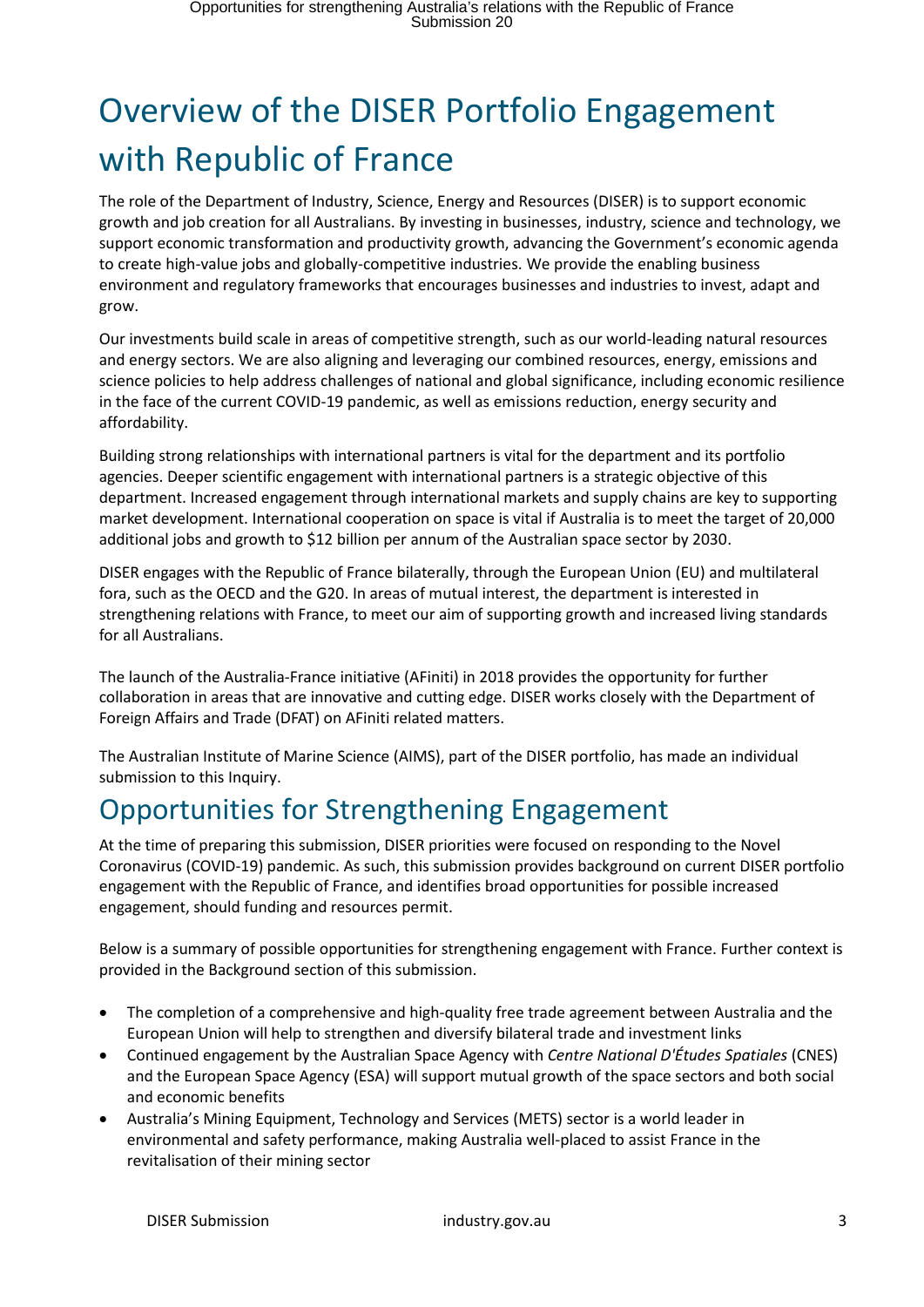- Australia has the potential to be a reliable and environmentally and ethically responsible supplier of critical minerals for France and the EU, providing increased trade and investment opportunities
- Australia's Step-up in the Pacific provides an opportunity for increased industry engagement in the French Pacific, especially in mining and energy in New Caledonia.

# <span id="page-3-0"></span>Background on Current DISER Engagement with France

#### DISER Engagement with the OECD

The OECD is a core multilateral organisation for Australia and one of the world's key standard setting bodies. DISER currently has two Counsellors located in Europe who engage with the EU and OECD committees relevant to the department and its portfolio agencies. Given the cross-cutting nature of some of the topics, DISER also draws on expertise across government.

Science, technology and innovation (STI) and digital economy policy in the OECD is advanced primarily through the Committee for Scientific and Technological Policy (CSTP), the Committee for Industry, Innovation and Entrepreneurship (CIIE) and the Committee for Digital Economy Policy (CDEP) along with a number of Working Parties.

The OECD influences Australian STI and digital economy policy by being a key source of high-quality statistics, which inform policy work and benchmark Australia's performance against other countries. OECD information allows Australian policymakers to compare the design and impact of policies with similar policies in international jurisdictions.

The department also engages extensively with the International Energy Agency (IEA), responsible for energy policy under the OECD umbrella. The Minister for Energy and Emissions Reduction, the Hon Angus Taylor MP, and the department represents Australia on the IEA Governing Board and various IEA working groups. Membership of the IEA provides Australia with access to the IEA's extensive research and analysis, amongst other things.

Australia's membership of the IEA allows us to influence global energy policies and governance, significantly contributing to Australia's energy security and interests as a net energy exporter. This will be particularly important over the coming years as the IEA undertakes a modernisation and reform process.

#### Bilateral Trade and Investment with France

#### <span id="page-3-1"></span>*Future Growth Areas for Exports and Imports*

The Australia-France trade and investment relationship is significant, including within the context of broader trade with the EU bloc.

In 2018-19, Australia exported \$1.5 billion worth of goods to France and imported \$5.7 billion, with 87 per cent of total two-way trade comprised of industrial and resources goods. 1 France was the destination of 14 per cent of Australian industrial and resources exports to the EU bloc, while French imports comprised 12 per cent of total industrials and resources imports from the EU.

 $\overline{a}$ 

<sup>1</sup> Australian Bureau of Statistics, 2020*, International Trade in Goods and Services, Australia, cat.* no. 5368.0, *[<https://www.abs.gov.au/ausstats/abs@.nsf/mf/5368.0>](https://www.abs.gov.au/ausstats/abs@.nsf/mf/5368.0)*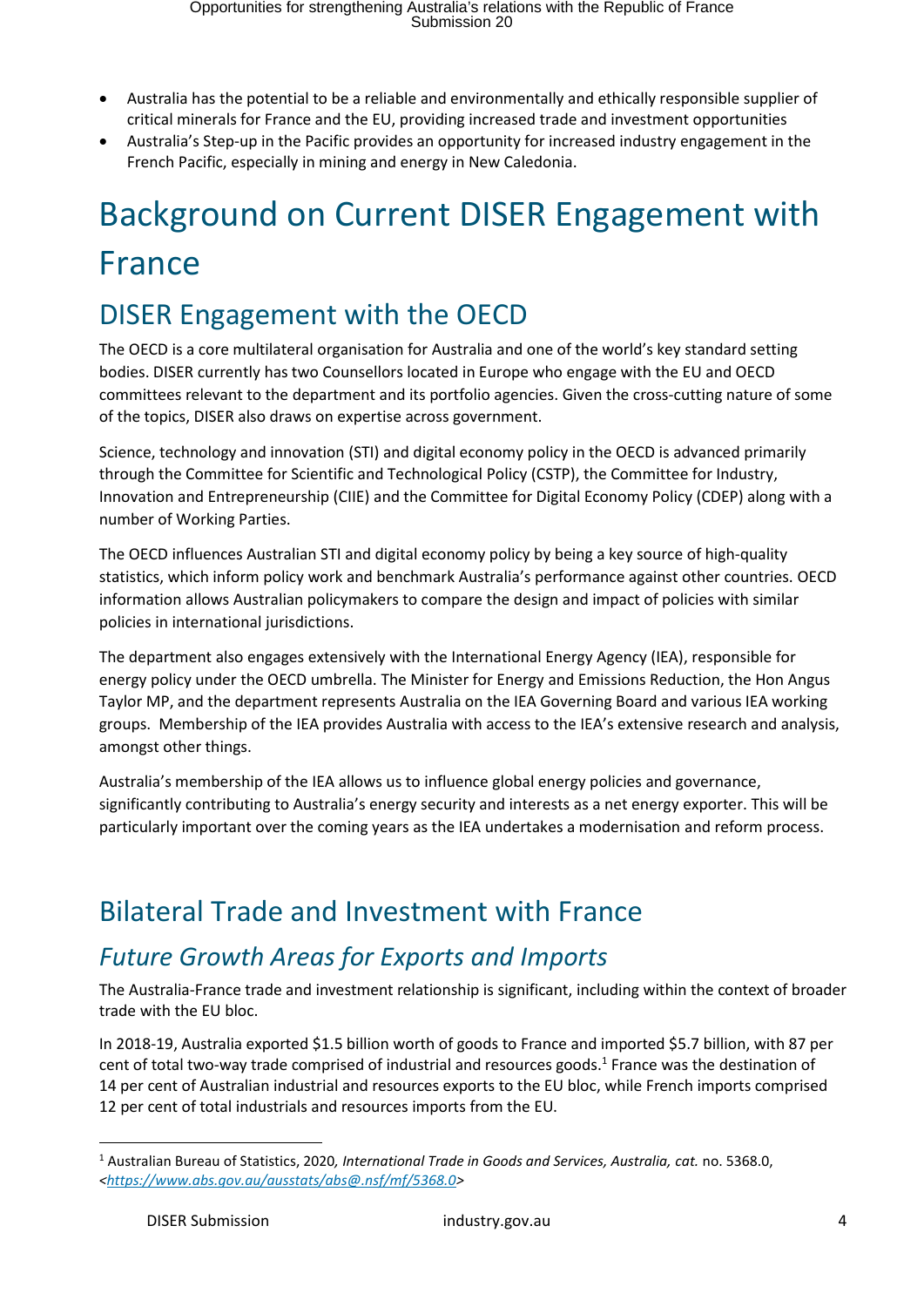Furthermore, there is a strong bilateral investment relationship – in the year 2019, French investment in Australia was over \$35 billion while Australian investment in France totalled over \$52 billion.<sup>2</sup> There is significant bilateral trade in aerospace, resources, mining equipment and luxury goods.

Major Australian merchandise exports to France include coal (by far Australia's largest export to France), aircraft and spacecraft parts, and ships, boats & floating structures. Major imports from France include pharmaceutical products (excl. medicaments), perfumes and cosmetics, medicaments (including veterinary) and alcoholic beverages.

Opportunities to increase Australia's trade in specialised and advanced manufactured goods exists through maintained and/or expanded support of export-focussed advanced manufacturers in Australia, including through the industry-led Advanced Manufacturing Growth Centre (AMGC). These include projects aiding business efforts to commercialise innovative technologies, following examples o[f AMGC projects](https://www.amgc.org.au/wp-content/uploads/2019/07/Projects_annual_report_2019.pdf) on carbon-fibre and high-strength aluminium alloy auto-part products, which have prospects for domestic production and export to Europe and beyond.

Such opportunities are consistent with the objective of strengthening Australia's manufacturing industries through embracing new technologies and developing high value-added products and services for the global marketplace.

#### <span id="page-4-0"></span>Australia – European Union Free Trade Agreement (A-EUFTA) and the Ministerial Dialogue

On 18 June 2018, Australia and the EU launched negotiations for a comprehensive and high-quality free trade agreement. The A-EUFTA presents an avenue to strengthen and diversify bilateral trade and investment links.

Australia is seeking significantly improved market access for industrial, resources and agricultural products through tariff liberalisation. In addition, Australian negotiators are pursuing rules of origin that facilitate market access and reflect modern production processes; and provisions to ensure standards, technical regulations and conformity assessment procedures do not create unnecessary obstacles to trade with France and the broader EU.

In November 2019, Australia held the inaugural Australia-France Ministerial Dialogue on Trade and Investment to deepen economic linkages and cooperation. Australia's Minister for Trade, and France's Minister for Europe and Foreign Affairs discussed the opportunity to cooperate further on critical minerals and the new hydrogen economy.

Noting the specialisation of current two-way trade, and the bilateral trade balance, initiatives such as the Ministerial Dialogue and the prospect of a future A-EUFTA are opportunities to build and diversify bilateral trade and investment links in through critical minerals and hydrogen, among others.

## <span id="page-4-1"></span>Digital Economy and Artificial Intelligence

*Australia's Tech Future* was released by the Australian Government in 2018, detailing how the nation can work together to deliver a strong, safe and inclusive economy, enabled by digital technology. *Australia's Tech Future* sets out a clear and unified narrative about the opportunities of the digital economy and what the Government is doing to ensure Australia is well positioned for the future.

 $\overline{\phantom{a}}$ 

<sup>2</sup> ABS catalogue 5352.0 Australian Bureau of Statistics, 2019*, International Investment Position, Australia: Supplementary Statistics, 2018*, cat. no. 5352.0, [<https://www.abs.gov.au/ausstats/abs@.nsf/mf/5352.0>](https://www.abs.gov.au/ausstats/abs@.nsf/mf/5352.0)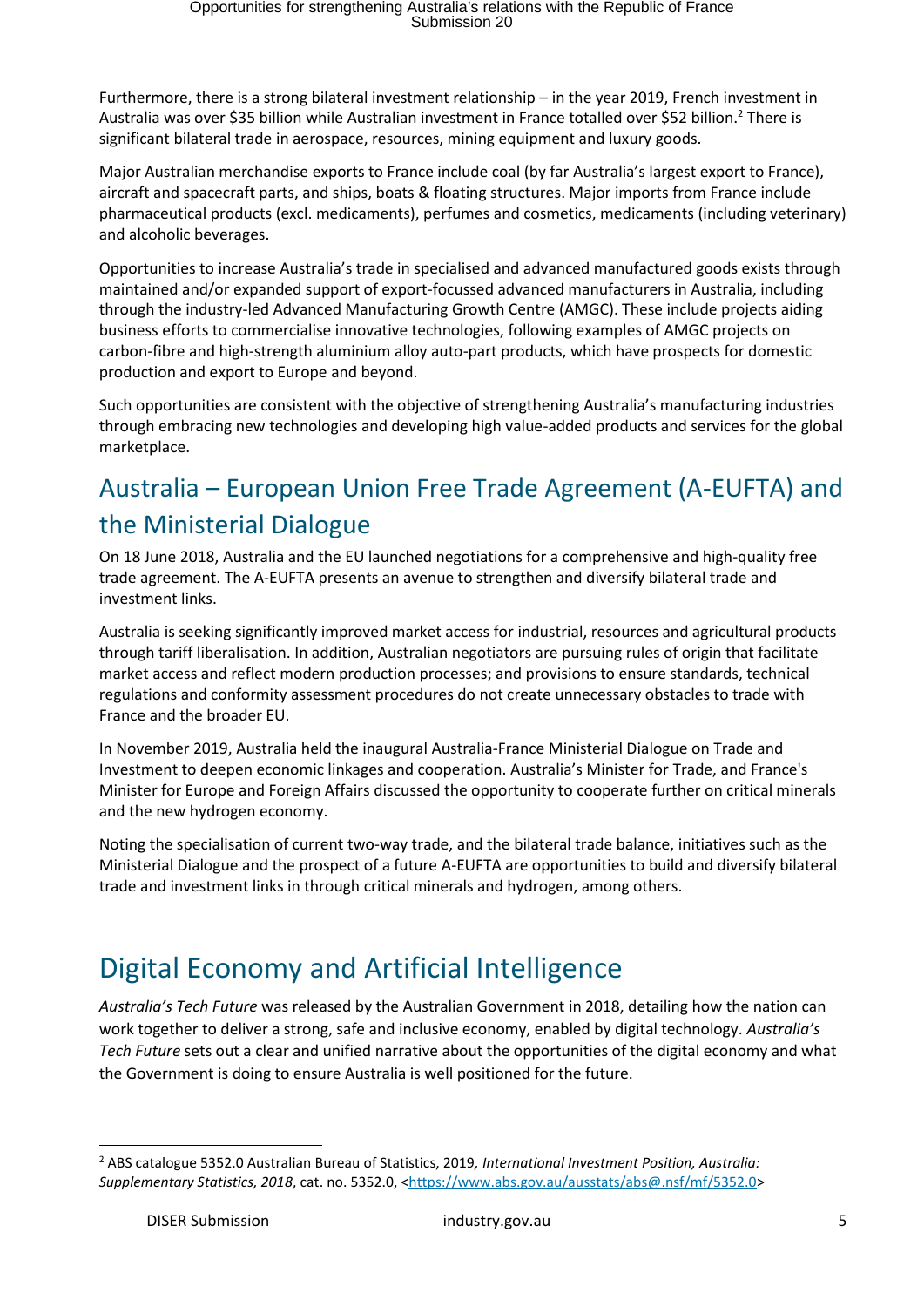The strategy outlines Australia's priorities, where we need to target investment and the impact of the digital economy on different people, groups and industry sectors. It highlights significant work already happening across government and ensures all Australians will benefit and share in the opportunities of a modern digital economy. It identifies the role of government in seizing the benefits of digital transformation including shaping international standards, digital trade rules and championing an open, free and secure cyber space to provide the enabling environment to realise the opportunities of digitisation.

Australia is well-recognised internationally for the strength of its regulatory and governance arrangements. If Australia is to minimise risk and maximise potential opportunities of the digital economy, it must engage with the international community as possibilities emerge, critical debates unfold and global rules are determined. This engagement is essential, otherwise we will be required to accept what is determined by others, which may not be in our national interest or in accordance with Australian values.

In 2019, Australia along with France and other countries adopted the OECD Artificial Intelligence (AI) Principles, which were upgraded into the G20 AI Principles in Osaka, Japan. OECD and G20 members have collectively agreed to a global policy and ethical benchmark that promotes innovation, inclusive growth, sustainable development, and human rights. In 2019, Australia was invited by France to participate in some G7 discussions on digital economy issues.

## <span id="page-5-0"></span>Industry Growth Centres Initiative

The Industry Growth Centres Initiative is helping Australia to be more internationally competitive by enabling industry sectors to build stronger futures for themselves. Growth Centres are actively engaging in international markets and looking for potential collaboration opportunities.

The Growth Centres have participated in numerous delegations and trade missions with France. The key purpose of these is for knowledge exchange, building mutual awareness and seeking out collaborative projects and stakeholder engagement opportunities.

In 2016, the last year of significant activity with France, a number of Growth Centres were involved in numerous collaboration events with France.

- DISER met with a number of people and organisations from across Europe including France to gauge interest from stakeholders, firms and companies to engage with the Advanced Manufacturing Growth Centre (AMGC).
- The Food and Agribusiness Growth Centre (FIAL) visited food clusters in France to gain insights on what underpins successful clusters.
- MTP Connect (the Medical Technologies and Pharmaceutical Growth Centre) and FIAL were involved in the Australian-French Entrepreneurship Challenge in June 2016. MTP Connect was also involved in the Australian-French Association for Research and Innovation Forum.
- In November 2016 representatives from FIAL, MTP Connect and the Oil, Gas and Energy Resources Growth Centre (NERA) visited a variety of European clusters to bring back learnings and recommendations for local implementation.

In April 2017, Australia's Chief Scientist, Dr Alan Finkel AO led an Innovation delegation including senior leaders from Australia's Industry Growth Centres (the Mining Equipment, Technology and Services Growth (METS Ignited), AMGC and MTP Connect) and peak bodies supporting innovation and science in Australia, and Australian Government representatives. The main outcomes of the delegation include the development of a more detailed understanding of the approaches that innovation leaders, such as Germany, Switzerland and France, are using to foster innovation and commercialisation, and how this might inform future actions by government, industry and research leaders to increase returns on investment in Australia's innovation system. The participation of the Growth Centres in the delegation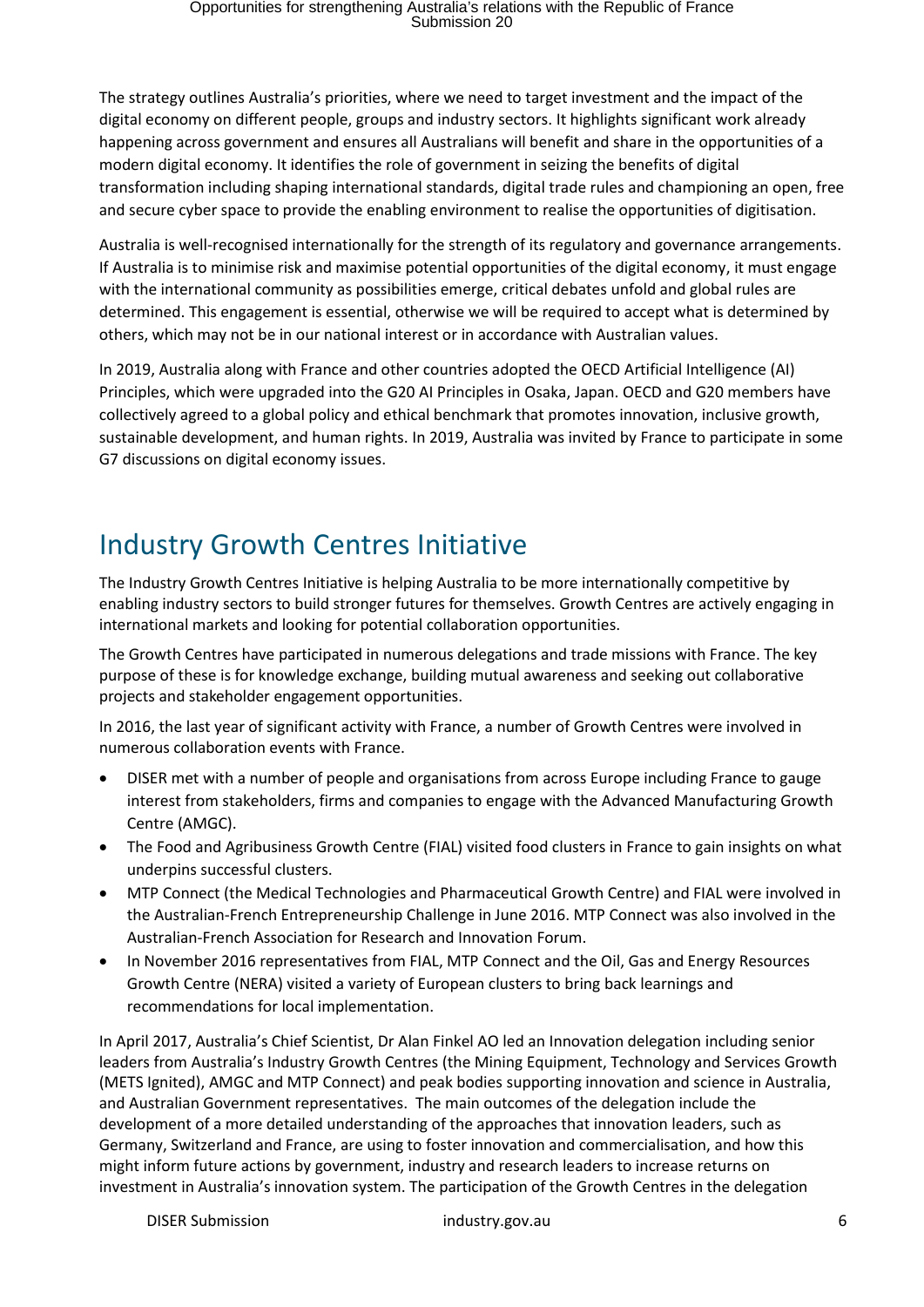facilitated valuable opportunities with French counterparts, driving links between industry and research in their respective sectors.

Collaboration activities have helped various Growth Centres to successfully partner with French firms, and have helped to create a platform for future opportunities in particular within the advanced manufacturing and medical technology sectors. Examples include those listed below.

- AMGC, in conjunction with the South Australian Government, collaborated with France's Dassault Systèmes on the Virtual Shipyard Program. Since then, the program has supported 14 South Australian SMEs to develop digital capabilities in product and process innovation, in line with the naval shipbuilding enterprise.
- MTPConnect has identified Medtech France as a major player and leader in robotic surgical platforms. France's €1.5 billion Artificial Intelligence strategy includes a health component built around personalised, preventive, predictive and participatory healthcare, with specific reference to cancer detection. There are great opportunities for Australian medtech firms to collaborate and learn from France in this sector.

#### <span id="page-6-0"></span>Science and Innovation

#### <span id="page-6-1"></span>France-Australia Innovation and Science Relationship

Australia greatly values its important bilateral science, innovation and research ties with France. France is a science and innovation leader, being the world's sixth highest producer of scientific publications and patents each year. France was Australia's sixth highest publication partner over 2012-2016, with Australia being France's 11th highest collaborator (fifth highest non-EU collaborator) over the same period.

In 2012-2016, the top five research fields for Australian and French co-authored articles and reviews were biology, clinical medicine, physics and astronomy, earth and environmental sciences and basic medical research.

France and Australia share a long standing science and research relationship going back to 1988, when the treaty-level agreement, *the Australia-France Scientific and Technological Agreement*, was signed. The treaty with France does not commit funding or government resources and did not specify joint meetings.

#### <span id="page-6-2"></span>Joint Science and Innovation Meeting

As the bilateral relationship evolved and innovation became more of a priority, there was agreement to commence regular government-to-government science and innovation meetings (Joint Science and Innovation Meeting (JSIM)) at mutually agreed times approximately every two years.

The JSIM is the Australian Government's principal mechanism for discussing science and innovation collaboration at a government-to-government level with France and is an opportunity to reinforce Australia's commitment to the relationship. The meeting is co-chaired by senior officials from both countries. Discussions cover policy matters, leverage bilateral science opportunities and overcome possible collaboration impediments.

The first JSIM was held in October 2016 in Paris. Since that meeting, a number of strategic partnerships between Australian and French research organisations and universities have taken place, forging stronger linkages between industry and academia.

Ongoing government-to-government dialogues, including the JSIM, offer an opportunity to further the strategic objectives of AFiniti and the [2018 Vision Statement](https://www.dfat.gov.au/geo/france/Pages/vision-statement-on-the-australia-france-relationship) - including enhanced science and innovation collaboration.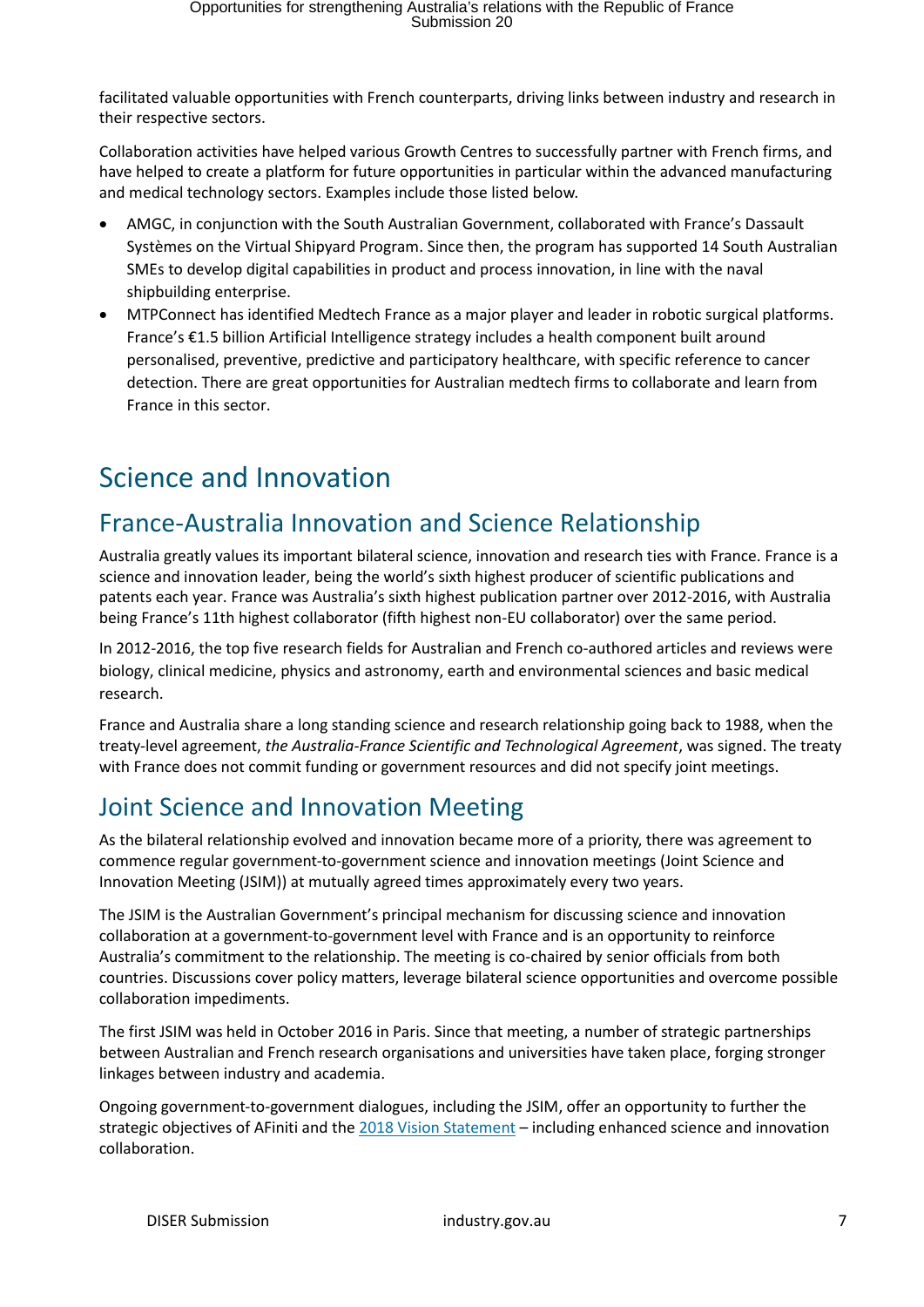The 2019 JSIM presented further opportunity for France and Australia to exchange experiences in facilitating research-industry collaboration and consider opportunities for closer science and innovation alignment in areas of mutual interest. It also provided an opportunity for policy makers, senior executives and science representatives from major research organisations to discuss recent policy developments and programs in both countries.

The meeting was preceded by six thematic workshops on: Industry 4.0; Space; Climate, Environment and marine science; Plant ecology, Biodiversity on land and agriculture; Materials, energy, and mining; and Health. These workshops provided an opportunity for discussions in areas of mutual interest and an opportunity to connect French and Australian research organisations and universities.

These discussions have also contributed to the on-going development of a joint roadmap, an outcome of the JSIM, with a focus on identifying and developing future collaborative opportunities. The roadmap is currently being developed and DISER will work with French colleagues to implement the roadmap over the next two years. A progress report on the activities under the roadmap will be on the agenda for the next joint meeting to be held in Paris, France in 2021-22.

#### <span id="page-7-0"></span>Australian Government Support for Innovation, Science and Research Collaboration

The Global Innovation Strategy (GIS) is a whole-of-government approach to increasing Australia's innovation and science connections internationally. Under the GIS international collaboration is supported through a number of programs:

- Under the Global Innovation Linkages (GIL) programme, one project has listed France as a partner along with Singapore, United States, China, Taiwan and Switzerland, with funding of \$1 million over four years to develop cheaper, stronger solar cells using advanced manufacturing equipment.
- In the rounds conducted to date, four Global Connections Fund (GCF) Priming Grants totalling \$28,000 have been awarded for collaboration with France in areas including Medical Technologies and Pharmaceuticals.
- In the rounds conducted to date, two GCF Bridging Grants totalling \$89,150 have been awarded for collaboration with France in the areas of Food and Agribusiness and Advanced Manufacturing.
- France is listed as a collaboration partner (along with China, Singapore, USA and Canada) in one grant under Round 1 of the Regional Collaborations Programme. The project aims to establish an international coalition to support the discovery of a safe, affordable, scalable and effective cure for hepatitis B (\$83,000 over 15 months). Collaborating institutions from France involved include the Cancer Research Centre of Lyon and the National Agency for AIDS Research.
- The [Cooperative Research Centres \(CRC\) Program](https://www.business.gov.au/assistance/cooperative-research-centres-programme) supports Australian industries' ability to compete and produce. This is done by helping industry partner with the research sector to solve industry-identified issues. Six CRCs reported collaborations with 21 organisations from France in 2016-17.

#### <span id="page-7-1"></span>Partnering in Astronomy

Australia is partnering with France in two international astronomy collaborations: the Square Kilometre Array (SKA) Observatory and the European Southern Observatory.

Australia is a foundation signatory to the SKA Observatory Convention (expected to enter into force during 2020) and will co-host the SKA Observatory. France, through the Centre National de la Recherche Scientific (CNRS), is a member of the interim SKA Organisation. The French Government is understood to be giving consideration to signing the Convention and becoming a member of the SKA Observatory.

France is a foundation member of the long-standing European Southern Observatory (ESO), which operates world-class optical and other telescopes in Chile. Australia recently entered into a strategic partnership with ESO as a step towards potential full membership by 2027.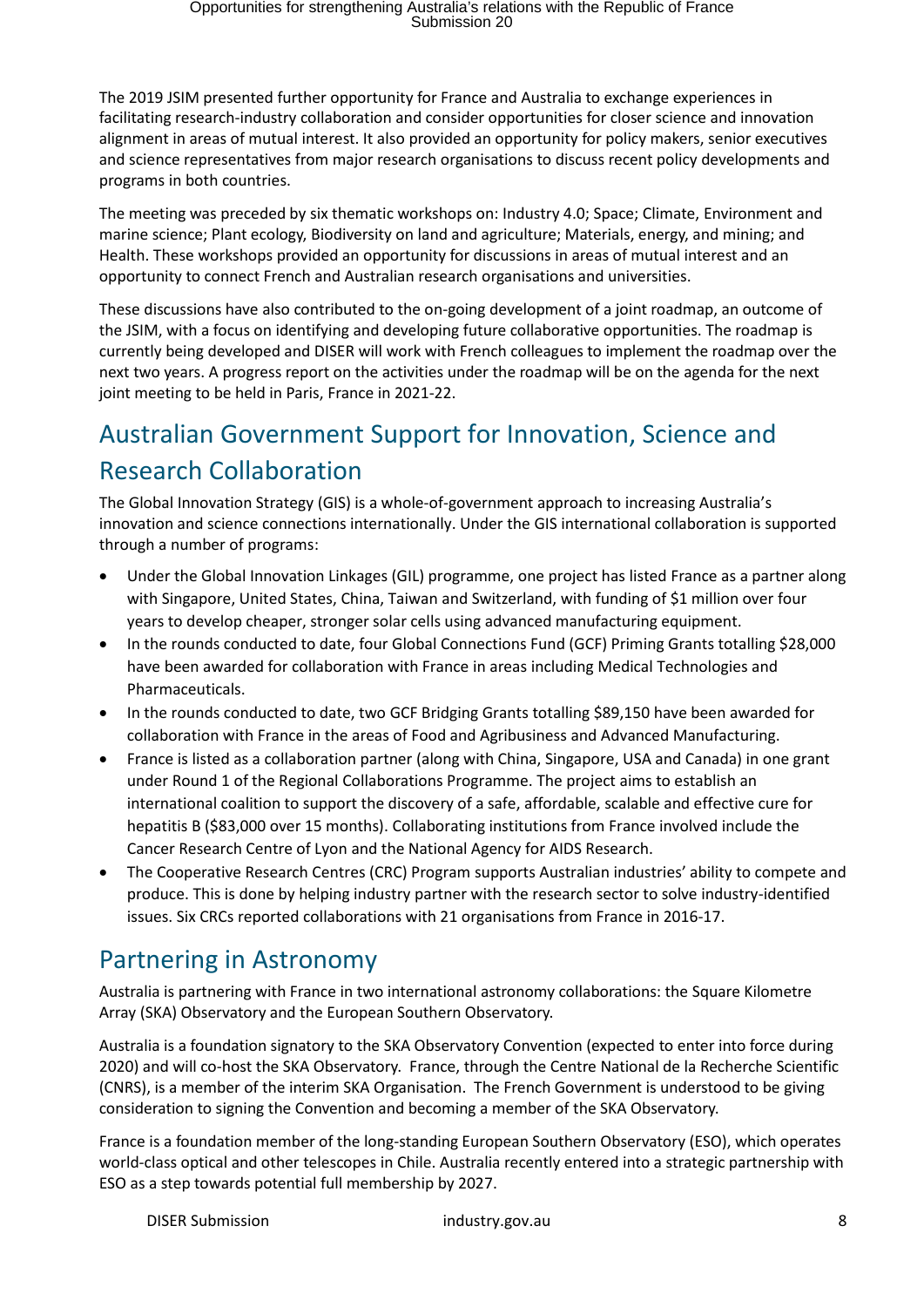As fellow members of both the SKA Observatory and ESO, there would be significant opportunities for bilateral and multilateral cooperation between Australia and France in various areas of science and technology.

## <span id="page-8-0"></span>Space Engagement with France

#### <span id="page-8-1"></span>Existing Collaboration with France on Space Related Activities

The Australian Space Agency (the Agency) has been tasked by the Australian Government to transform and grow a globally respected Australian space sector that lifts the broader economy, inspires and improves the lives of Australians – underpinned by strong international and national engagement. The path to achieve this is set out in the *Advancing Space: Australian Civil Space Strategy 2019-2028* (the Strategy). It includes opening doors internationally for Australian innovators to grow a connected, respected, and globally competitive space industry in Australia.

The Strategy identifies the French space agency *Centre National D'Études Spatiales* (CNES) and the European Space Agency (ESA), which has 22 Member States including the Republic of France, as entities for engagement.

France is one of the largest spacefaring nations in the world, with one of the world's largest budgets dedicated to space. In 2018, the French budget for space was €2.4 billion inclusive of their contribution to ESA. In addition, its extensive experience in space and significant programs position France as an important partner for Australia.

#### <span id="page-8-2"></span>Memorandum of Understanding with CNES

To support engagement with France, the Agency signed a Memorandum of Understanding (MoU) with CNES on 1 September 2018. This was the first MoU the Agency signed with an international space agency. Australia and France will work together to identify cooperative space activities and potential areas of collaboration to support the mutual growth and development of the space sectors of both countries and provide social and economic benefits to the broader community.

The Agency's work with France is also supported through close engagement with the ESA and the European Commission (EC) on opportunities for collaboration in space, which will flow through to member nations, such as France. The Agency also signed a Joint Statement of Strategic intent with ESA on 15 August 2019 and is currently working with the EC to establish a civil space dialogue.

The Agency will continue working with CNES on identifying projects of mutual interest and establishing arrangements for the implementation of cooperative activities under the MoU that align with our seven priority areas:

- access to space
- position, navigation and timing
- earth observation
- communications technologies and services
- space situational awareness and debris monitoring
- leapfrog R&D, and
- robotics and automation on Earth and in space.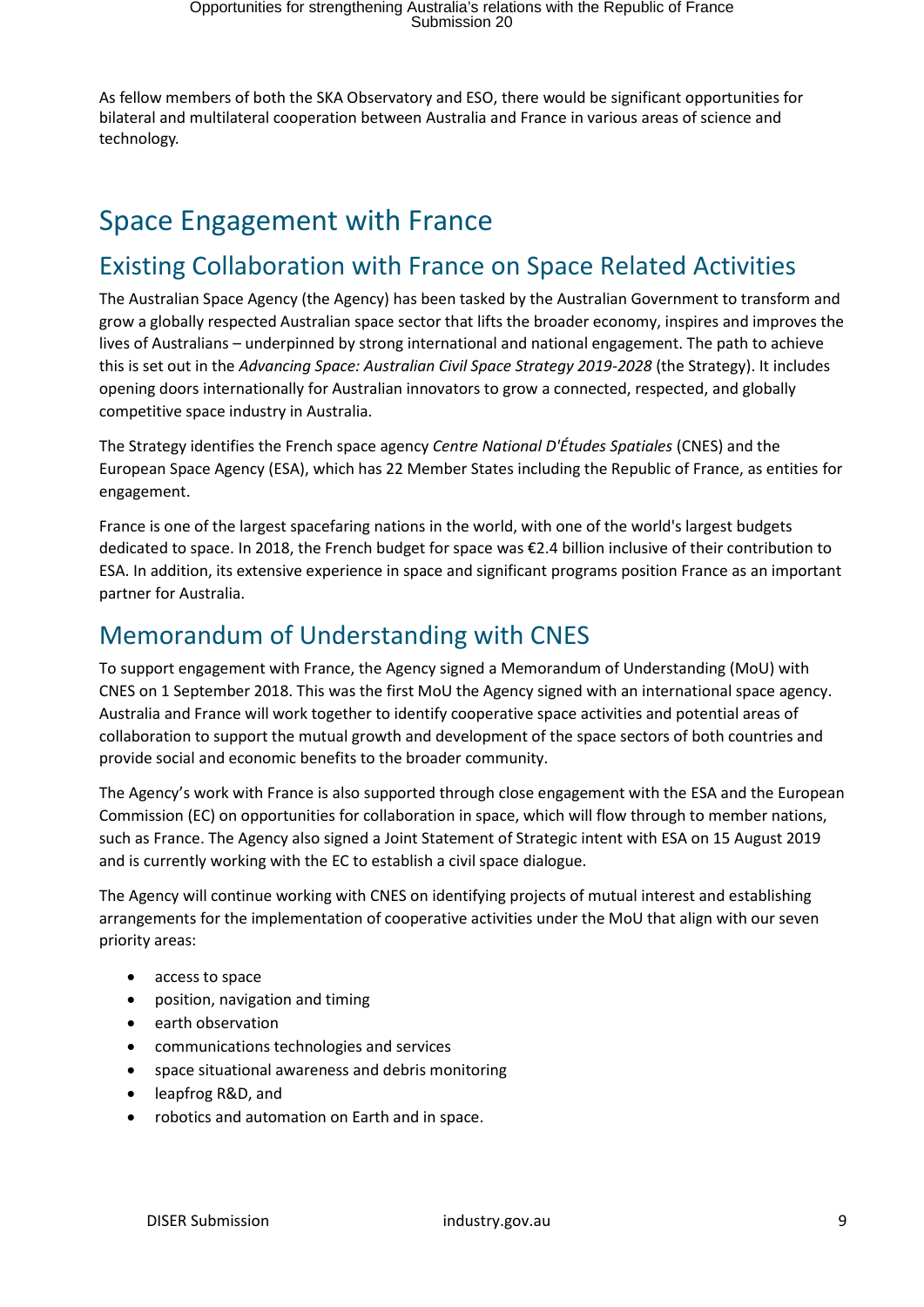#### Key Activities Supported under the MoU

The Agency could enhance existing linkages and relationships between the Australian space sector and France under the International Space Investment Initiative (ISI), which is the Australian Government's program to support international engagements. The ISI provides \$15 million for specific space projects that build relationships with international space agencies for the benefit of Australian businesses. The ISI is a program open to all Australian organisations proposing projects with all international space agencies, including CNES. Project submissions are being assessed by a panel and successful projects will be announced by June 2020.

French-Australian relationships in the space sector are continuing to develop through existing collaborations between Australian research institutions and CNES.

Visiting Scientist exchanges with CNES and CSIRO are being explored to share knowledge and expertise between the two nations.

# <span id="page-9-0"></span>Mining Equipment, Technology and Services

Australia has one of the world's most innovative mining sectors, and has been at the forefront of some of the sector's most important developments in Mining Equipment, Technology and Services (METS). This includes remote operating vehicles, horizontal drilling, airborne exploration technologies, energy-efficient comminution and mineral flotation.

There are significant opportunities for both future export growth to France and an increase in French investment in the Australian mining sector.

Since 2017, the French Government has been pushing towards revitalising the French mining sector, through regulatory reform as well as its 'Responsible Mining' initiative, which focuses on reducing the environmental impacts of mining operations to maintain the sector's social licence to operate. The Australian METS sector, which has invested heavily in technologies to minimise waste and deliver worldleading environmental and safety performance, is well-placed to capitalise on this opportunity.

French companies are also seeking opportunities in Australia. In 2019, a French delegation of 13 companies offering services and equipment to the mining industry visited Western Australia. The visit included an introduction of the mining industry of WA, a presentation on the mining innovation and potential institutional partners, and a presentation by a panel of companies already active in the Australian mining market.

#### <span id="page-9-1"></span>Critical Minerals

The Australian Government has committed to growing our domestic critical mineral supply and contributing to diversified global supply chains. This includes collaborating with trading partners, including the EU, to enhance two-way trade and investment opportunities and supporting the development of more robust, secure, environmental and ethical critical minerals supply chains.

Australia is blessed with an abundance of many of the critical minerals required to support EU ambitions to be a hub for renewable energy and electric vehicles. Australian companies and projects strive to meet best practice standards, providing France and the EU with access to a reliable, environmentally and ethically responsible source of critical minerals.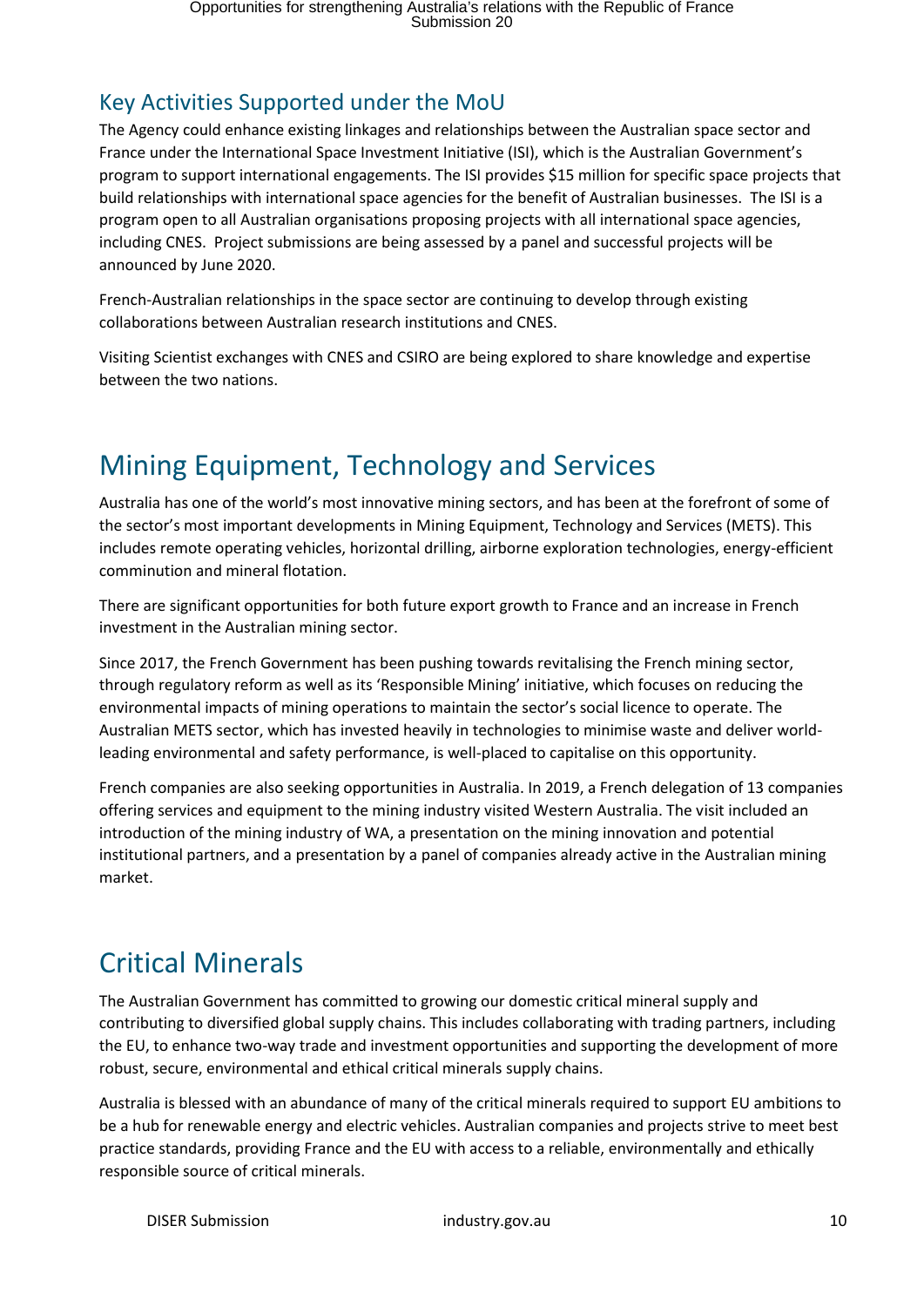The Critical Minerals Facilitation Office (Office) has been established to drive and coordinate a national approach to critical minerals and has commenced discussions with France on areas for collaboration, including the potential to combine French rare earths processing expertise and Australian critical mineral projects, to develop Australia's downstream potential and supply processed rare earths to French companies.

The Office will continue to explore potential opportunities for collaboration on investment and trade pathways, R&D and policy that could enable Australia to support the EU's Green Deal objectives and diversify critical minerals supply chains.

#### <span id="page-10-0"></span>National Measurement Institute (NMI)

NMI is a division of the Department of Industry, Science, Energy and Resources (DISER) and is Australia's peak body for measurement expertise, operating under the *National Measurement Act 1960*. It is at the interface between national and international measurement systems and, through effective participation in the peak international and Asia Pacific measurement forums, discharges international commitments of the Australian Government that are intrinsic to its responsibility to ensure international recognition, equivalence and acceptance of Australia's measurement system, and lead a robust and credible measurement system that meets Australia's needs.

NMI has bilateral collaboration on Scientific Metrology with Laboratoire National de metrologie et d'essais in electrical and nano- metrology. NMI also collaborates through joint participation in activities under the inter-governmental Metre Treaty and through projects under the multilateral European Metrology Programme for Innovation and Research.

On legal metrology, NMI collaborates with Bureau de la Métrologie and Ministère de l'Economie, des Finances et de l'Industrie. This collaboration takes place through joint participation in activities under the inter-governmental International Organization for Legal Metrology (OIML).

# <span id="page-10-1"></span>Commonwealth Scientific and Industrial Research Organisation (CSIRO)

As Australia's national science agency, CSIRO is solving the greatest challenges through innovative science and technology.

CSIRO partners collaboratively with business and the research sector as Australia's most trusted research institution and most connected innovator, working with every Australian university, government department and major Australian industry. CSIRO is one of the largest and most multidisciplinary missiondriven research agencies in the world, with more than 5,000 people based across 57 locations in Australia and around the world.

Europe is a key partner region for CSIRO, both in relation to basic scientific research and for commercialisation and applications of our industrial research. One of CSIRO's most active relationships with EU Member State institutions are with French institutions.

CSIRO has a number of key stakeholders in France, particularly in the Agricultural Science field. These include:

Centre National de la Recherche Scientifique

DISER Submission industry.gov.au industry.gov.au 11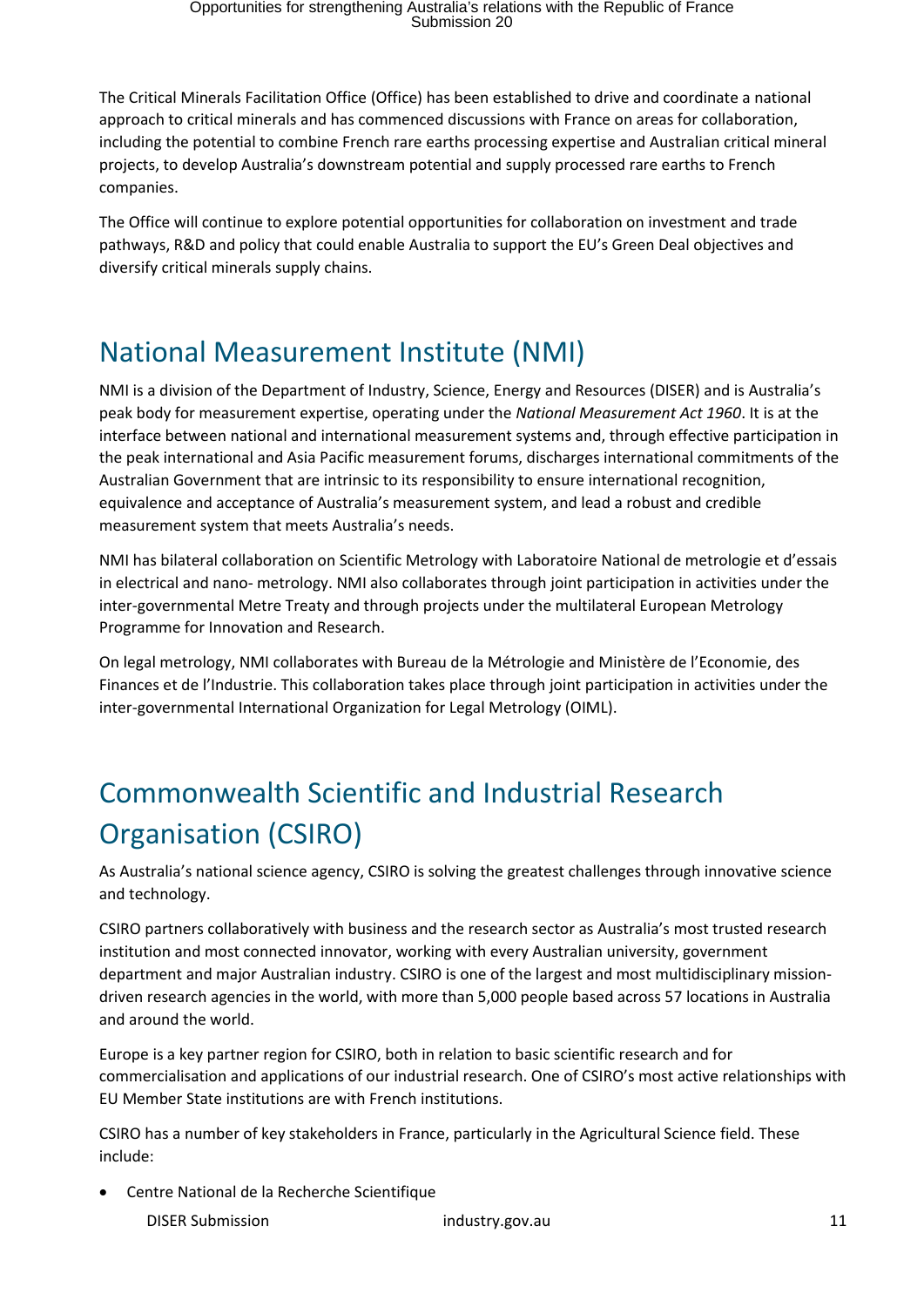- Groupe Limagrain
- Institut National de la Recherche Agronomique, and
- Vilmorin & Cie.

People-to-people exchanges strengthen bilateral networks and collaboration and establish strong relationships with future leaders in key fields of scientific and industrial research. Based on arrangements CSIRO has established with a number of institutions in France, CSIRO researchers host over 20 French interns each year. Many of these high-quality Masters-equivalent students go on to careers in key French industries, including the aerospace industry.

Government to government delegations provide opportunities for high-level focus on national priorities for Australia and France and can provide momentum to expand relationships. For example, in 2019 the French Science Minister for Higher Education, Research and Innovation, Frédérique Vidal brought a delegation to Australia to attend the most recent Joint Science and Innovation Meeting, hosted by Minister for Industry, Science and Technology, the Hon Karen Andrews MP. The program of meetings included the announcement of a number of new initiatives:

- France's Centre *National de la Recherche Scientifique* (CNRS) and CSIRO signed a Memorandum of Understanding (MoU) and an Agreement for the creation of an International Research Laboratory on membrane biogenesis with the University of Melbourne, University of Grenoble and Inserm, the French National Institute of Health and Medical Research
- CNRS and the Australian National University signed an MoU launching a joint call for PhD grant support
- establishment of an International Research Laboratory on photonics with five Australian and ten French partners
- a Letter of Intent with CNRS and three universities in Adelaide to launch the creation of an international research laboratory, enhancing cooperation on human-machine cooperation and autonomous systems, and
- a Letter of Intent between CNRS and four Australian Universities for the creation of a network on conversion and energy storage.

Offshore offices or research laboratories provide significant opportunities for linkages and exchange. CSIRO operates the CSIRO European Laboratory at the Agropolis International Campus near Montpellier in France, which focuses on environmental, agricultural and biosecurity research.

CSIRO has strong relationships with French counterparts in third countries in the Indo-Pacific, particularly through CSIRO's ASEAN Director, located in Singapore. CNRS's first independent subsidiary outside France is in Singapore. This is made up of four international labs staffed by 10 permanent researchers and 50 researchers on long-stay expatriate conditions. CSIRO and CNRS representatives in Singapore have identified several opportunities to expand cooperation in the region, including in Earth Observation and Renewable Energy. Opportunities to leverage the CNRS relationship in the Indo-Pacific for greater impact will be dependent on funding models able to support this form of implementation.

# <span id="page-11-0"></span>Australian Nuclear Science and Technology Organisation (ANSTO)

The Australian Nuclear Science and Technology Organisation (ANSTO) works across areas such as human health, the environment, and the nuclear fuel cycle to find solutions to some of the biggest questions in science and society for the benefit of all Australians and many others around the world. To find these solutions, ANSTO operates much of Australia's landmark research infrastructure, including one of the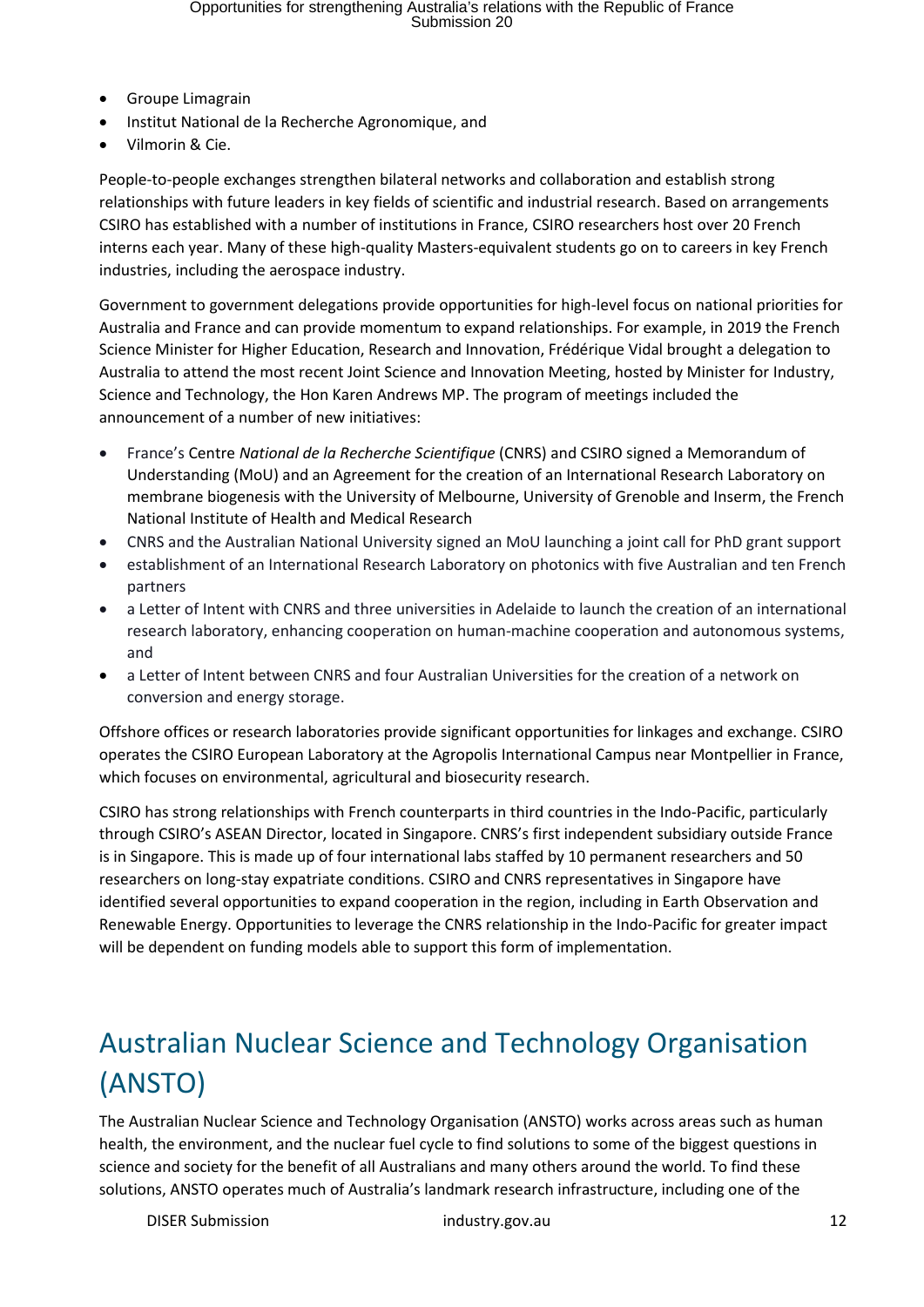world's most modern nuclear research reactors, OPAL; a comprehensive suite of neutron beam instruments; the Australian Synchrotron; the National Research Cyclotron; and the Centre for Accelerator Science. ANSTO also provides the Australian and international community and commercial clients with innovative products and services to improve human health, support industry, enable economic growth, and protect the environment.

ANSTO has strong ties with French nuclear services companies Orano (formerly AREVA) and CERCA. Orano reprocessed much of the spent fuel from the shutdown High Flux Australian Reactor (HIFAR) research reactor in Sydney, with the resulting waste returned to Australia in late 2015.

ANSTO has entered into a contract with Orano for the reprocessing of spent fuel from the Open Pool Australian Lightwater (OPAL) reactor in Sydney, with the intention that all the spent fuel from the lifetime of OPAL will be managed via this route. CERCA supplies ANSTO with proliferation-resistant low enriched uranium fuel for the OPAL reactor and target plates for nuclear medicine production.

ANSTO has entered into a Technical Agreement with the International Thermonuclear Experimental Reactor (ITER), a consortium of six countries and the EU, located in Cadarache in the south of France. ANSTO also has a range of other collaborations with French nuclear and research institutions, including an agreement with CNES and Inserm signed in the margins of the recent JSIM.

ANSTO offers yearly scholarships (SAAFE), in partnership with the French Embassy and AINSE, to support graduate students exchanges between the two countries.

#### <span id="page-12-0"></span>Geoscience Australia (GA)

Geoscience Australia is the national public sector geoscience organisation and provides information on Australia's geology and geography to support government, industry and community decision making. Geoscience Australia applies science and technology to describe and understand the Earth for the benefit of Australia.

GA has an agreement with the French space agency Centre National d'Etudes Spatiales (CNES) to operate two radio uplink stations. GA has collected data from French Earth observation satellites and is collaborating with CNES to improve access to this data.

In partnership with CNES, GA operates two Doppler Orbitography and Radio-positioning Integrated by Satellite (DORIS) beacons at Mount Stromlo, ACT and Yarragadee, WA. The DORIS beacons support the precise determination of the orbit of low altitude satellites. GA and CNES are discussing future extension of the DORIS network in Australia with a site proposed at Katherine.

GA successfully repatriated its archive of SPOT satellite data to CNES in October 2019, and is negotiating release of historical satellite data acquired over Australia under an open license.

GA has an established relationship with the CNES, collaborating on data sharing and access of French Earth observation satellites.

GA, together with Australian state and federal partners under a cooperative funding model, operates the Copernicus Regional Data Hub under and MoU with the European Commission. CNES operates a similar service called PEPS. Earth observation value adding entities within New Caledonia make use of the Regional Hub in preference to PEPS, largely as a result of low bandwidth connections with France. CNES and GA discussed partnering on this and opportunity exists for co-investment in the regional hub.